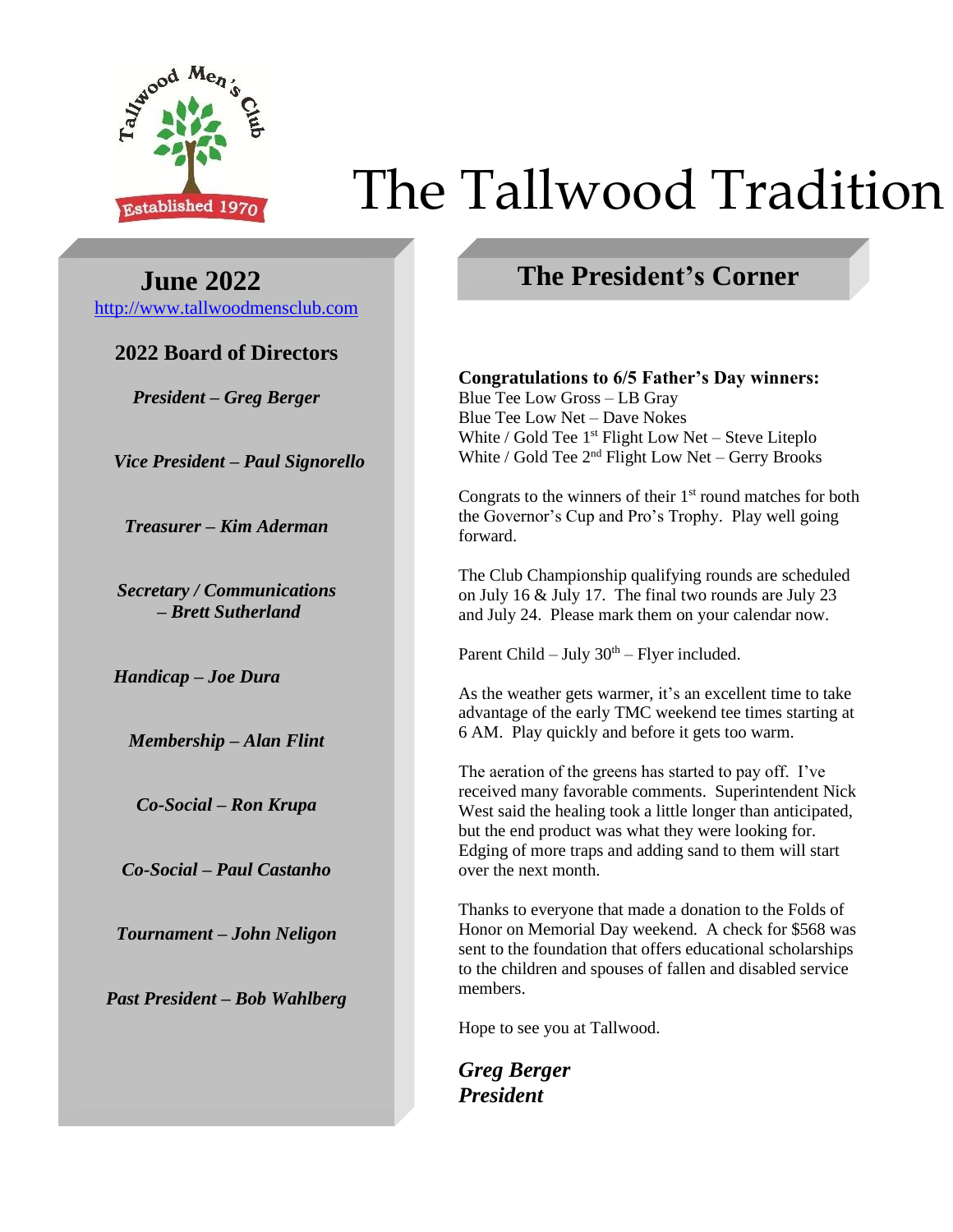# **Membership**

Quick update on our Membership numbers: Currently we are at 219 members and still have some space. If you have any friends or colleagues looking to join a league they can apply on our website. If they list you as their referral, you will receive some money.

See you all on the course.

*Alan Flint Membership Director TMC\_Membership@yahoo.com*

# **Social**

Our premier event – the Member / Guest Tournament will be held this Saturday June 18. We have a strong field of 120 golfers slated to participate in this event, and the weather is looking very nice.

As a reminder to all, there will also be an optional practice round on Friday 6/17. A putting contest (small entry fee) is expected to commence around 5pm along with a BBQ of Burgers / Dogs / "refreshments". Other than the additional entry fee for the optional putting contest the cookout is for all Member / Guest players, even if they are not participating in the practice round. Come out for this festive event to socialize with friends or get to know fellow members.

Scotch Ball 1 was held on Sunday June  $12<sup>th</sup>$  which turned to be a beautiful day for golf. Thirty-eight players enjoyed their round on our terrific golf course, as well indulging in ample delicious food, accompanied by a variety of liquid refreshments. Judging by the laughter it was clear that everyone had a wonderful time.

A successful event is the culmination of the time and effort from your TMC Social committee, and partnership from all on Zac's staff. This includes Steve, Andrew, Stacy, cart boys, and of course Zac himself. This event was Captained by your President Greg Berger, and Grill Masters – Greg "the Guru" Garcia, and Dave "Whitey" Wolanin.

Others helpers worth noting - Roger Celinski, Brett Sutherland, Mike Peterson, Steve Liteplo, Paul Castanho, Joe Dura, Jeanette Berger and Dawn Garcia who added her touch to the Salmon entrée. A big THANK YOU to you all for your efforts!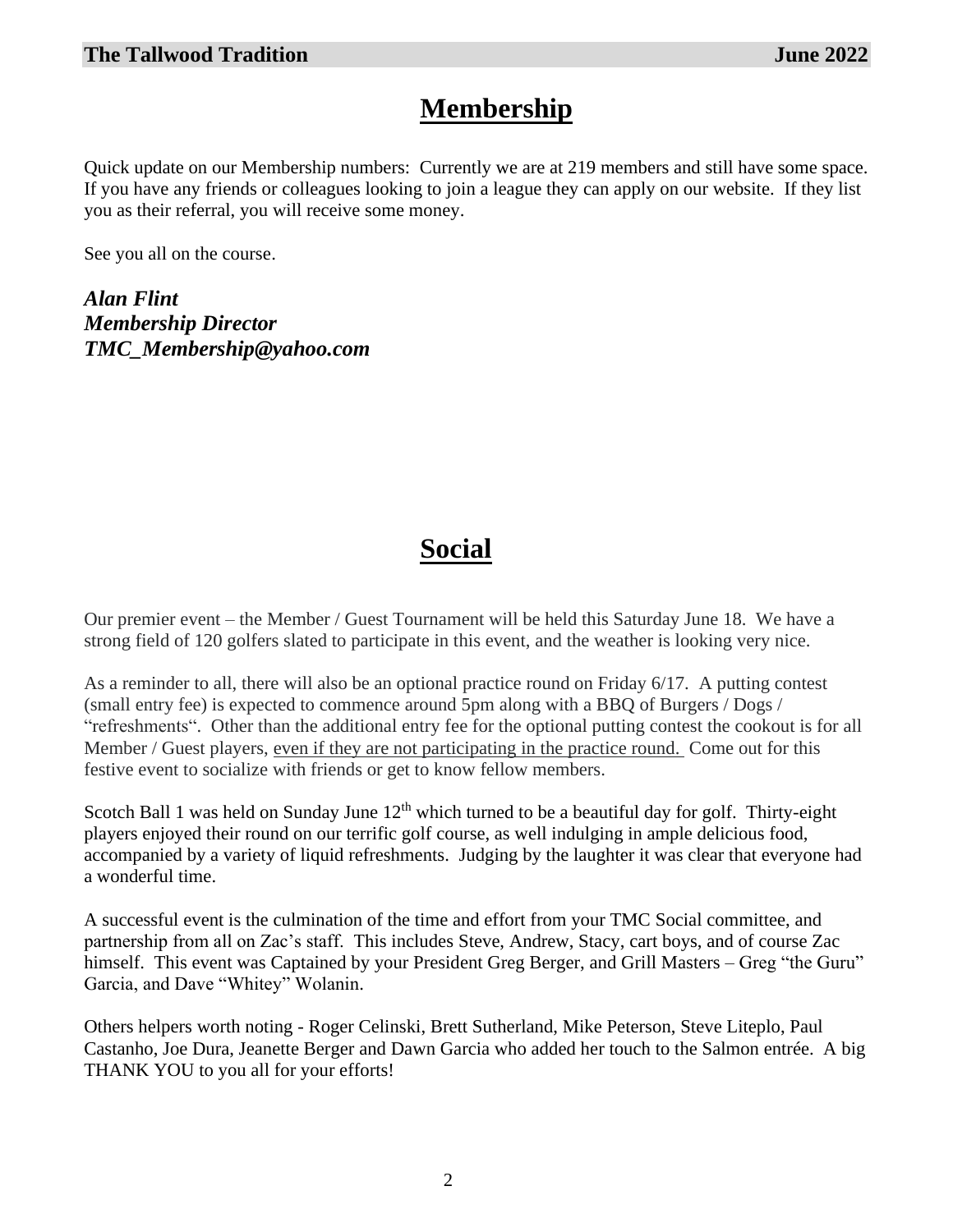## **The Tallwood Tradition June 2022**

Congrats to the winners:

#### **18 Hole Division:**

Low Gross – Chris and Marilyn Ciszewski 1st Net – Parker Mills and Lindsey Crebase 2<sup>nd</sup> Net – John and Mary Ellen Nowobilski

#### **9 Hole Division:**

Low Gross – Paul and Anne-Marie Castanho 2<sup>nd</sup> Gross – Greg and Dawn Garcia 1<sup>st</sup> Net - Joe Walinski and Eth Kirkpatrick 2<sup>nd</sup> Net – Sal Misseri and Christine Mafucci 3<sup>rd</sup> Net – Ryan Kirkpatrick and Meg 4 Net – Ellen Kirkpatrick and Jim Walinski

If you haven't played in one of our Scotch Ball events, I recommend giving it a try – Scotch Ball 2 is scheduled for August 27.

Overall, a great day.

*Ron Krupa & Paul Castanho Co-Social Directors*

# **Tournament**

Of the (56) participants in the June 5th Father's Day event, (18) restaurant gift certificates were presented to both Gross & Net players. This percentage (34%) matched the same of the Mother's Day tournament as regards to participants who received gift certificates. Congratulations to all the winners. You will find excellent restaurant choices among the six venues offered.

The Individual Match Play (IMP) had to be cancelled due to lack of interest. A few years ago it filled a need, but the times they are a changing. Other events appeared to occupy the same time frame which made it difficult to fill slots.

The upcoming Member / Guest (June 18th) is rapidly filling up and should be a great showcase for our newly conditioned greens.

The following weekend ( $6/25 \& 6/26$ ) is the TMC Senior Championship which will showcase the many (old) members who are of a certain, sore back and joints, generation.

## *John Neligon – Tournament Chairman Ken Comerford – Consulting Assistant*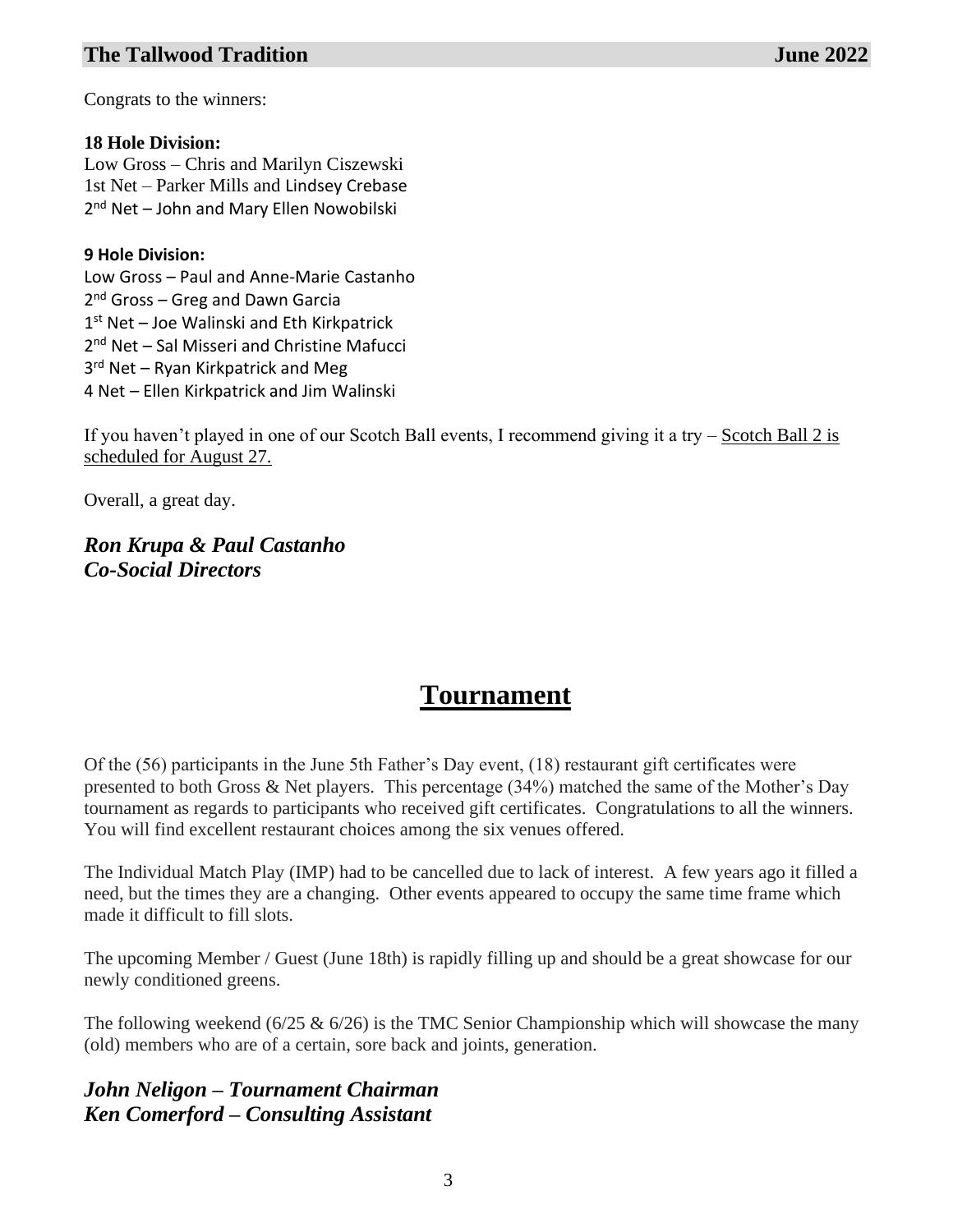## **The Tallwood Tradition June 2022**

# Parent Child Tournament

July 30, 2022(Rain Date August 14, 2022)

A traditional "fun" tournament, a team must be comprised of a TMC member and a relative of different generation (son, granddaughter, father, uncle, etc.)

**Time**: 18 Hole division – 11:00am (approx.)

9 Hole division – 2:00pm (approx.)

4 Hole division – 4:00pm (approx.)

Putting Division for Kids and Toddlers

**Format**: 4 hole, 9 hole - Two person team – Alternate Shot 18 hole – two person team – 2MBB

E**ntry Fee:** \$17.50 per person (no charge for Putting Division) Green fees and carts (if riding) - paid on tournament day

## **Entry Fee includes:**

- O Prizes
- o Free Gift for all Guests
- o Cookout after the golf, Hot Dogs, Hamburgers and Kelly Dogs.
- O Beer and soft drinks

#### **Prizes**:

- O 18 Hole Division: Gross, Net and Callaway
- O 9 Hole Division: Gross, and Callaway
- O 4 hole Division: Gross, and Callaway

## **Entry Form**

------------------------------------------------------------------------------------------------------------

Parent Child July 30, 2022

Please make checks payable to the Tallwood Men's Club. Entries must be received no later than the Entry Deadline of Sunday, July 24th

Cancellation Policy

Cancellations will be accepted up to and including Entry Deadline date. Refunds for cancellations after the Entry Deadline will require approval from the Tallwood Men's Club board of directors.

**Mail to:** Tallwood Country Club

Attn: Parent Child 91 North Street

Hebron, CT 06248 TMC Member Name: \_\_\_\_\_\_\_\_\_\_\_\_\_\_\_\_\_\_\_\_\_\_\_\_\_\_\_\_\_\_

Partner: \_\_\_\_\_\_\_\_\_\_\_\_\_\_\_\_\_\_\_\_\_\_\_\_\_\_\_\_\_ Age: \_\_\_\_\_\_

Partner's GHIN # if playing in 18 hole  $(G/N)$  division:

*List additional partner(s) information on reverse side of this form*

Division: (circle one) 18 hole 9 hole 4 hole

(Optional) Please pair us with: \_\_\_\_\_\_\_\_\_\_\_\_\_\_\_\_\_\_\_\_\_\_\_\_\_\_\_\_\_

*Note: To be paired with another twosome, be sure they have submitted their entry form and payment.*

Amount enclosed: \_\_\_\_\_\_\_\_\_\_ Check #: \_\_\_\_\_\_\_\_ 2 person team – \$35

(Each additional guest add \$17.50) / Foursome